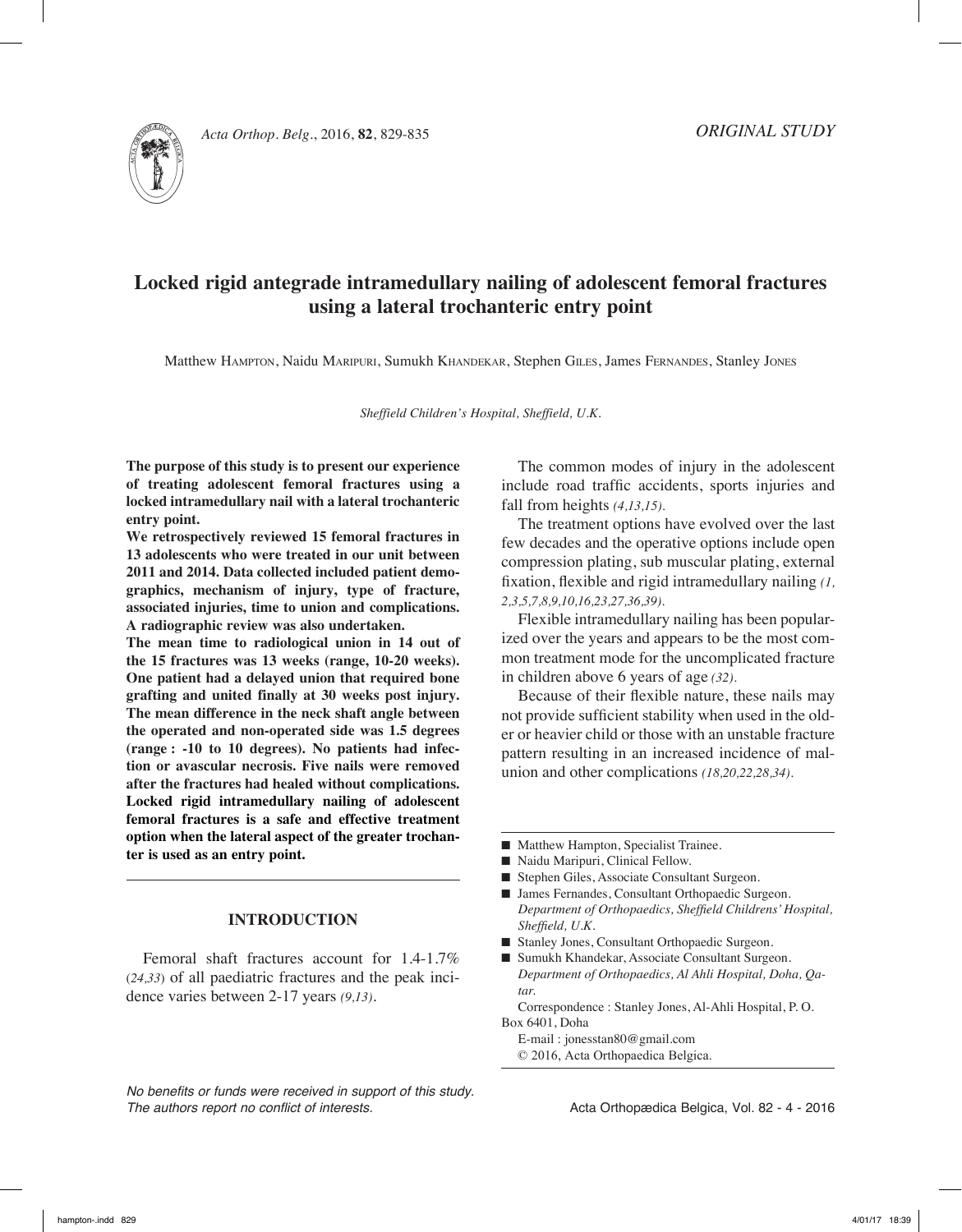Rigid antegrade intramedullary nailing has been advocated in these children in a bid to provide greater fracture stability, reduce complications and facilitate early ambulation *(8,14).*

Unfortunately, disruption of the blood supply to the femoral head leading to the complication of avascular necrosis has been observed when the piriformis fossa has been used as the nail entry point as in adults (*25,30).*

Subsequent investigators have shown that insertion of rigid nails through the greater trochanter leads to good union rates and low complication rates (*12, 23, 37).*

Most reports have however reported on the use of the rigid antegrade intramedullary nail in both skeletally mature and immature patients weighing over 45 kilogram with a shaft fracture and used nails that were not designed to be used as trochanteric nails *(11,12,16,31,37).*

We present our results using a lateral trochanteric entry locked intramedullary nail to treat femoral fractures in adolescents irrespective of their weight but who were more than 10 years of age and skeletally immature.

#### **Material and method**

After seeking approval from the Audit and Research Department of the Sheffield Children's hospital, we undertook a retrospective review of patients who had a femoral fracture that was treated surgically.

All patients who were treated using a locked antegrade intramedullary nail between 2011 and 2014 were considered for inclusion in this study.

Criteria for exclusion from the study were : (1) Children aged less than 10 years, (2) pathological fractures, (3) fractures sustained following limb lengthening surgery and (4) fractures that had previously been treated using an alternate method to rigid intramedullary nails.

The patient's medical records were reviewed for demographic information, mechanism of injury, associated injuries, pre and peri-operative treatment details, post-operative course, length of hospital stay, weight bearing status, fracture healing and complications.

On discharge from hospital all patients were reviewed in the outpatient clinic at regular intervals where they were assessed clinically and radiologically.

Clinical evaluation included assessment of the range of motion of the hip and knee joints, any leg length discrepancy by block measurement and rotational mal-alignment.

Radiographic assessment included plain anteroposterior (AP) and lateral views of the affected femur and AP pelvic radiographs.

The final clinical and radiological assessment was undertaken by (MH and NM) and the radiographs were assessed for evidence of avascular necrosis of the femoral head.

The proximal femoral anatomy was also assessed in 11 patients with unilateral fractures by comparing the fractured with the contralateral non fractured side using radiographic measurements such as femoral neck diameter (FND) and neck-shaft angle (NSA).

#### **Statistical analysis**

Statistical analyses were performed using IBM SPSS Statistics 19 (IBM. Inc Armonk, New York, USA) software. Descriptive statistics are reported as numbers (percentage) or mean (absolute range) as appropriate. Parametric data were analysed using the Students t-test and the significance level was set at a p value of less than or equal to 0.05.

Of the 13 patients who qualified for inclusion in this study,  $7(54\%)$  were males and  $6(46\%)$  were females.

The mean age at the time of surgery was 12.2 years (range, 10 - 15.7 years) (Table 1) and all patients had open distal femoral physes. The mean weight was  $46 \text{ kg}$  (range,  $25 - 70 \text{ kg}$ ). Seven (54%) patients weighed more than 45 kg.

The mechanism of injury was road traffic accidents (RTA) in 6 patients (46%) and falls (high energy related to sports activities) in 7 (54%). The right femur was fractured in 9 and the left in 2 patients. Two patients had bilateral fractures. The fracture location was within the proximal third of the femur (sub-trochanteric) in 7 (47%) fractures and the middle third in 8 (53%).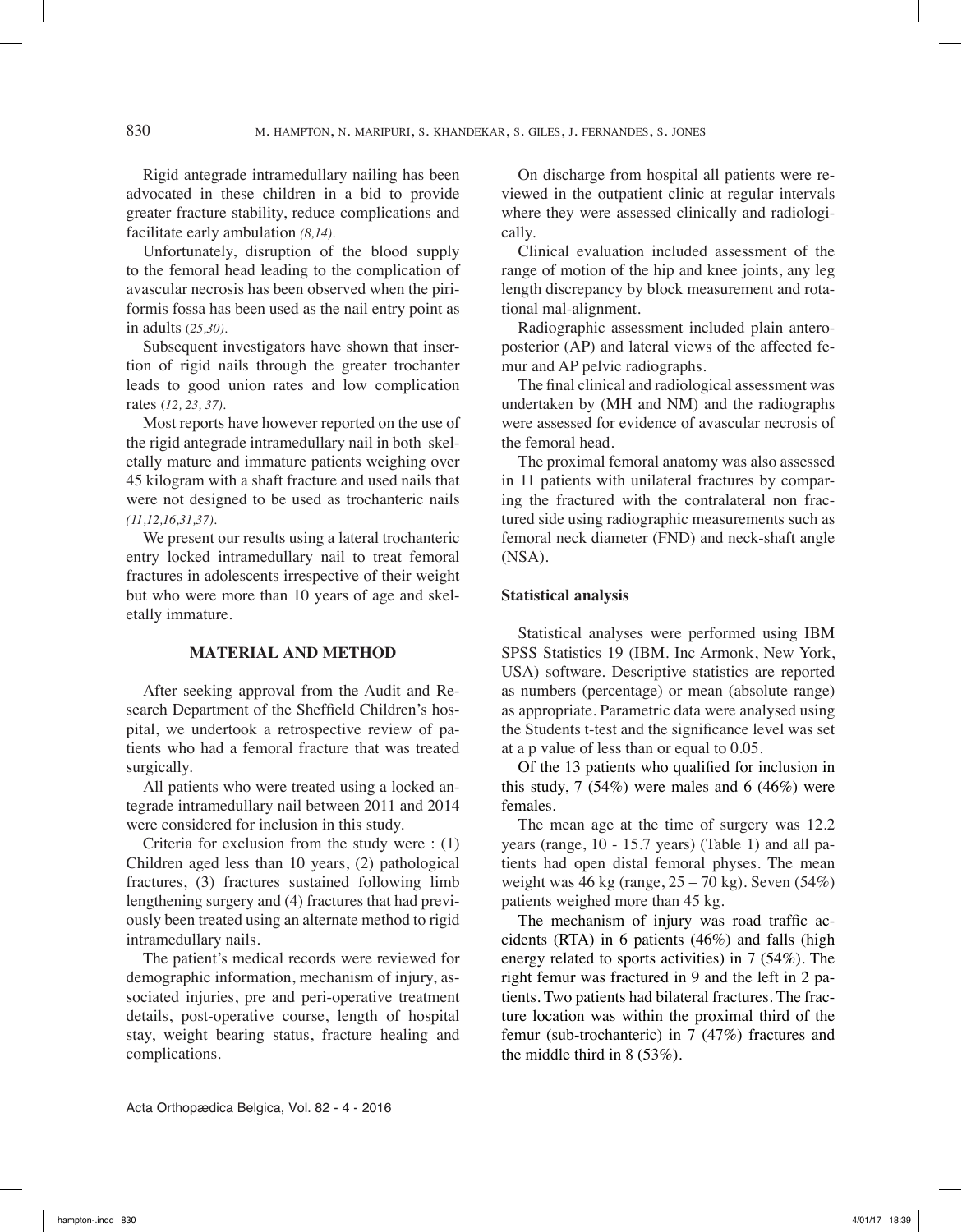| Pt.          | Age<br>(Yrs)    | Side        | Weight<br>(kg) | Mechanism  | Associated<br>Injuries                                                                     | Site                           | Nail<br>Size<br>(mm) | Time to<br>Unite<br>(weeks) | Hospital<br>stay<br>(days) | Complications                   |
|--------------|-----------------|-------------|----------------|------------|--------------------------------------------------------------------------------------------|--------------------------------|----------------------|-----------------------------|----------------------------|---------------------------------|
| $\mathbf{1}$ | 14 M            | Rt          | 45             | Fall       | Nil                                                                                        | Proximal<br>3rd,<br>Transverse | 8 x 300              | 12                          | $\mathfrak{Z}$             | Nil                             |
| 2            | 11.5 F          | $_{\rm Lt}$ | 40             | Fall       | Distal radius<br>fracture                                                                  | Mid shaft,<br>oblique          | $7$ x $300\,$        | 20                          | 9                          | Nil                             |
| 3            | 15.7 M          | Rt          | 60             | <b>RTA</b> | Tibia/Fibula,<br>distal radius<br>fracture                                                 | Mid shaft,<br>communited       | 8 x 340              | 12                          | 15                         | Nil                             |
| 4            | 14.5 M          | Rt          | 55             | <b>RTA</b> | Nil                                                                                        | Mid shaft,<br>spiral           | 9 x 360              | 10                          | 5                          | <b>Broken</b><br>proximal screw |
| 5            | 13.2 M          | Rt          | 58             | <b>RTA</b> | Nil                                                                                        | Proximal<br>3rd, Tranverse     | 9x360                | 16                          | 11                         | Nil                             |
|              |                 | Lt          |                |            |                                                                                            | Mid shaft,<br>Transverse       | 9x360                | 16                          |                            | Nil                             |
| 6            | 15.6 M          | Rt          | 70             | <b>RTA</b> | Ipsilateral<br>talus,<br>calcaneus,<br>open tibia<br>and distal<br>radius/ulna<br>fracture | Mid shaft,<br>comminuted       | 9x380                | Delayed                     | 14                         | Delayed union                   |
| 7            | 13 M            | Rt          | 46             | <b>RTA</b> | Distal radius<br>fracture                                                                  | Mid shaft,<br>oblique          | 8x320                | 12                          | 15                         | Nil                             |
|              |                 | $_{\rm Lt}$ |                |            |                                                                                            | Proximal 3rd<br>Transverse     | 8x320                | 12                          |                            | Nil                             |
| 8            | $11 F$          | Rt          | 36             | Fall       | Nil                                                                                        | Mid shaft<br>comminuted        | 9x260                | 14                          | 8                          | Distal femoral<br>Valgus        |
| 9            | 10.4 F          | Rt          | 32             | <b>RTA</b> | L4 fracture                                                                                | Proximal 3rd<br>comminuted     | 7x280                | 12                          | 5                          | Nil                             |
| 10           | $10 F$          | Rt          | 25             | Fall       | Nil                                                                                        | Proximal<br>3rd, oblique       | 7x260                | 14                          | 8                          | Nil                             |
| 11           | 10 <sub>M</sub> | Lt          | 30             | Fall       | Nil                                                                                        | Proximal<br>3rd, oblique       | 7x260                | 16                          | 6                          | Nil                             |
| 12           | 11F             | Rt          | 46             | Fall       | Nil                                                                                        | Proximal<br>3rd,<br>transverse | 7x280                | 14                          | 7                          | Nil                             |
| 13           | 13.2 F          | Rt          | 55             | Fall       | Nil                                                                                        | Mid shaft,<br>comminuted       | 8x320                | 14                          | 5                          | Nil                             |

Table  $I$  — showing patient and fracture demographics

The fracture pattern was transverse in 5 (33%) fractures, spiral in 1 (7%), oblique in 4 (27%) and comminuted in 5 (33%).

Eight (62%) of the 13 patients had isolated femoral fractures with no associated injuries. Of the remaining 5 patients, 3 had closed unilateral distal radius fractures, however one of the 3 also had an ipsilateral tibia/fibula fracture.

The 4<sup>th</sup> patient had a compression fracture of the 4th lumbar vertebrae whilst the last patient who was involved in a road traffic accident had ipsilateral talus, calcaneus, open tibia and contralateral distal radius/ulna fractures.

Two (13%) of the 15 fractures were open (Gustillo type 3a fractures) and involved the middle third of the femur.

Acta Orthopædica Belgica, Vol. 82 - 4 - 2016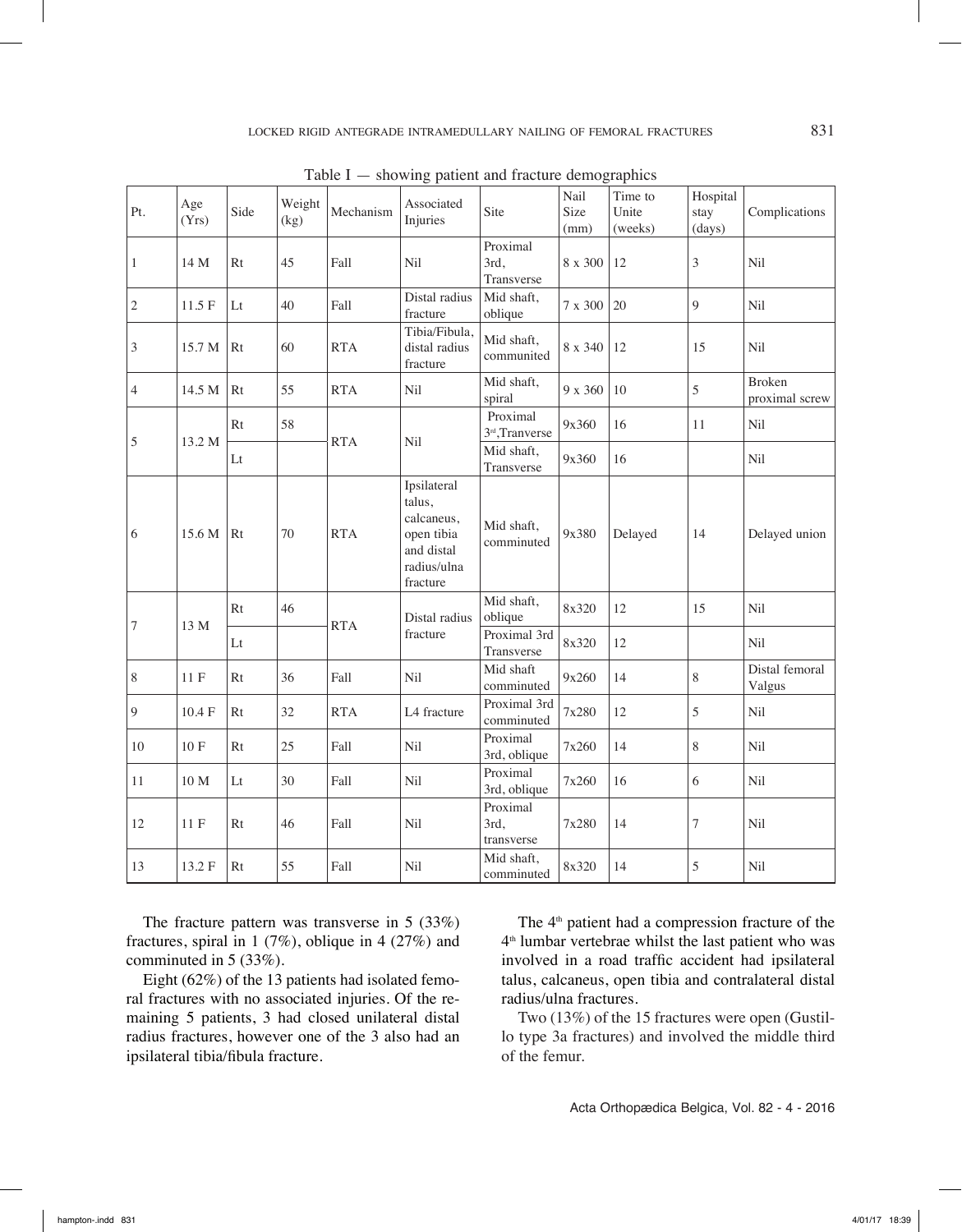832 m. hampton, n. maripuri, s. khandekar, s. giles, j. fernandes, s. jones

These fractures were in patients who were involved in Road traffic accidents and had associated injuries.

# **Operative technique**

The operative procedure was carried out under general anesthesia with the patient supine on a traction table. Surgery was undertaken by the Consultants (SG, JF and SJ). Intravenous antibiotics was administered on induction of anaesthesia and 2 additional doses were given post-operatively.

A 3.2 mm threaded tipped guide wire was inserted percutaneously through the lateral aspect of the greater trochanter at a point half way between the tip of the trochanter and the trochanteric physis.

The guide wire was driven under power into the medullary canal up to but not through the medial cortex of the proximal femur. The position of the guide wire was verified under fluoroscopy. A 1.5 cm skin incision was made proximal to the guide wire.

A 9.5 mm cannulated entry reamer was advanced over the guide wire into the femoral canal. A flexible reamer was then used to prepare the intramedullary canal over a ball tipped guide wire. Reaming was done progressively till the largest possible reamer.

The nail length and diameter were determined by pre and intraoperative radiographic measurements. The mean nail length was 31 cm (range, 26-38 cm).

A PediNail™ (Orthopediatrics, Warsaw) (Lateral trochanteric entry nail) was used in all cases and the nails were locked proximally and distally.

The proximal locking screw(s) was inserted using an insertional jig whereas the distal screw(s) were placed freehand under fluoroscopic guidance.

The mean operating time for all fractures was 102 minutes (range, 80-130 minutes). No patient experienced significant intraoperative blood loss to require blood or blood product transfusion.

The length of hospital stay ranged from 3-15 days with a mean stay of 8.6 days. Longer stays were observed in patients with associated injuries.

Post operatively all patients were advised to touch weight bear on the operated limb for the first 2 weeks with progressive weight bearing beyond that. This advice was irrespective of the fracture site and pattern.

### **Results**

The mean length of follow up for all 13 patients was 26 months (range, 8-44 months) and the mean time to fracture union was 13 weeks (range, 10-20 weeks in 14 fractures).

One patient had a delayed union that required a secondary surgical procedure i.e. bone grafting to facilitate union. The fracture finally united at 30 weeks.

This patient had associated fractures of the distal radius/ulna, talus, calcaneum and ipsilateral open tibia fracture which required stabilization using an external fixator. He was non-compliant with instructions regarding rehabilitation and refused to weight bear for a prolonged period after the initial surgery. In addition he was a cigarette smoker.

 Some patients experienced intermittent discomfort to the lateral aspect of the hip but none required analgesia 6 weeks after surgery.

The mean limb length discrepancy by block assessment at the final follow up was 8mm (range, -5 to 12mm). This difference was not statistically significant ( $p = 0.20$ ).

A valgus alignment of 10 degrees was observed in one patient. This patient required a distal femoral hemi-epiphysiodesis using an 8 plate. A sagittal plane mal-alignment of 3 degrees procurvatum was observed in one other patient but no treatment was required. No patient had clinically significant malrotation.

At final follow up the mean femoral neck diameter of the operated limb was 32mm (range, 26- 41mm) while that of the non-operated limb was 31mm (range, 25-40mm). The mean difference between the operated and contralateral non operated side was 0.6mm and not statistically significant (p value  $= 0.08$ ).

The mean neck shaft angle of the operated side was 132 degrees (range, 115 -148 degrees) while that of the non-operated side was 134 degrees (range, 118-150 degrees). The mean difference in NSA between the sides was 1.5 degrees (range, -10 to 10 degrees). There was no significant differences between the sides (p value  $= 0.7$ ).

One patient had a broken proximal locking screw. This was not replaced and fracture healing was not delayed.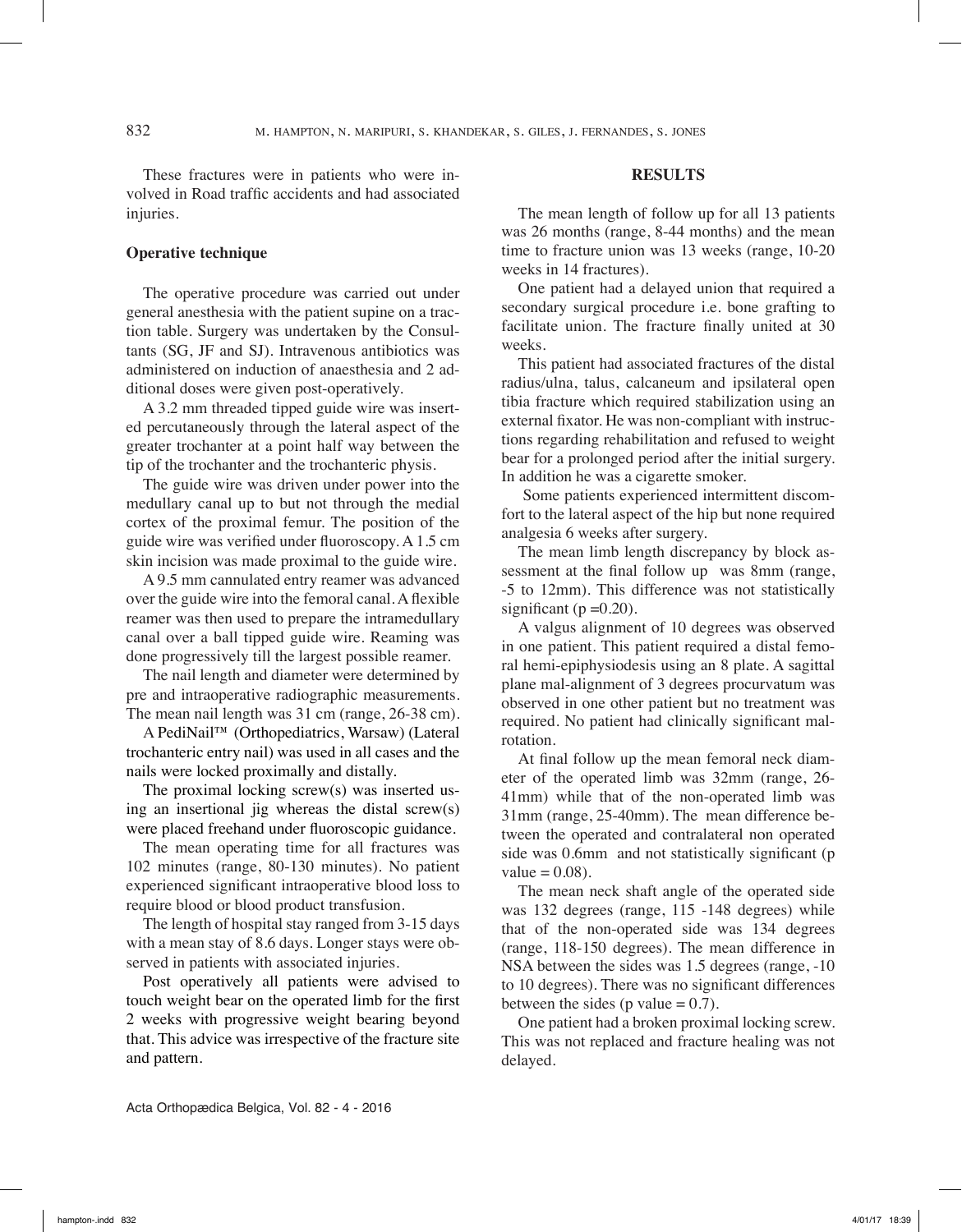None of the patients in this study had a nonunion, deep infection or avascular necrosis.

Five of the 13 patients have had the nails removed without complications as it is our unit policy to remove metalwork in children.

#### **Discussion**

Intramedullary nailing of femoral fractures in children has been carried out for a number of decades (*17,21).* In early reports the piriform fossa was used as the entry point but due to the reported complication of avascular necrosis (AVN) of the femoral head this entry point is not now recommended *(25,30).*

This catastrophic complication of avascular necrosis is believed to be the result of injury to the ascending cervical artery, a branch of the medial circumflex artery which lies in close proximity to the piriform fossa *(6,25,38).*

 It is known that the blood supply to the femoral head in skeletally immature patients is primarily from the medial circumflex femoral artery as the supply from the ligamentum teres is minimal and the open physis serves as a barrier to blood flow from the metaphysis to the femoral head (*6,29,38*).

To avoid this complication, alternative nail entry sites such as the tip and lateral aspect of the greater trochanter have been used (*8,12,11,31*).

Gonzalez-Herranz et al *(11)* and Raney et al *(31)* then raised concerns after reporting the complications of femoral neck narrowing and femoral neck valgus deformity when the tip of the trochanter was used as an entry point.

Early in the development of the proximal femur, the proximal femoral physis is a single continuous growth plate with the epiphysis consisting of a combined femoral head and greater trochanter *(16,29).* Siffert *(35)* believed that a remnant of this physis persisted along the lateral aspect of the femoral neck as a femoral neck isthmic physis. Keeler et al *(16)* also believed that damage to this proximal femoral physis remnant that produces lateral growth then produces the femoral neck valgus and narrowing observed by Gonzalez-Herranz et al.

This therefore suggests that using the lateral aspect of the greater trochanter as an entry point avoids injury to the proximal femoral physis remnant and this permits continued growth of the femoral neck isthmus without producing femoral neck narrowing and valgus. In addition the risk of avascular necrosis is non-existent as reported by McNeil et al *(23)* in a meta-analysis. They reported AVN rates of 1.4% when the tip of the greater trochanter was used, 2 % for the piriform fossa and 0% for the lateral aspect of the greater trochanter.

It is because of the reported advantages of the lateral trochanteric entry point (no AVN or femoral neck valgus) that we have used the PediNail (a lateral trochanteric entry nail) and compare our results with other reports.

The PediNail has a 15 degree bend proximally that enables the entry point to be approximately 1 finger breadth lateral to the tip of the greater trochanter thus avoiding tethering of the trochanteric growth plate hence decreasing the risk of femoral neck narrowing and valgus deformity.

In addition, the short skin incision (1.5 cm) and small diameter (9.5 mm) entry reamer recommended for implanting this nail may further decrease the risk of femoral neck deformity and avascular necrosis.

Gordon et al *(12)* reported on 15 femoral shaft fractures in patients aged between 8 and 17 years treated using a modified rigid humeral intramedullary nail inserted through the lateral aspect of the greater trochanter. They reported no complications and an average fracture healing time of 7 weeks.

Keeler et al *(16)* reviewed 80 femoral shaft fractures also treated using a modified locked humeral nail inserted via a lateral trochanteric entry point. The average fracture healing time was also 7 weeks. Although they reported no case of AVN or clinically significant femoral neck valgus they noted 2 deep infections. The age range of their patients was 8.2- 18.4 years.

Keeler et al and Gordon et al reported better fracture healing times compared to our series and this we believe is due to the fact that a number of patients in their series were young (less than 10 years of age) and fracture healing times would be expected to be short. None of the patients in our series were less than 10 years of age.

Miller et al *(26)* reported on 18 femoral shaft fractures in skeletally immature patients with ages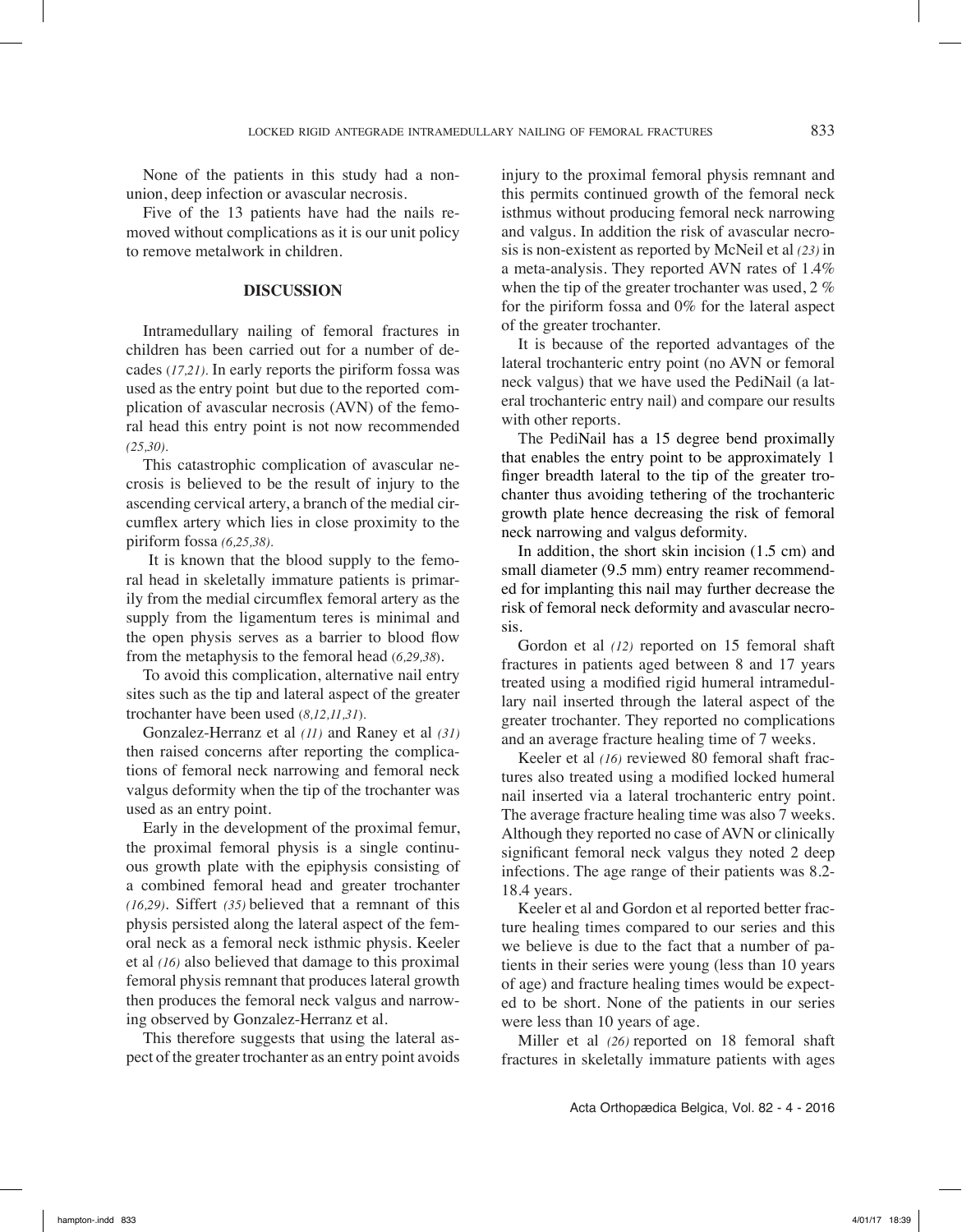ranging from 7.6 -11.9 years treated using a locked titanium pediatric femoral nail using a lateral trochanteric entry point. The average fracture healing time was 13 weeks and no complications were noted.

All 13 patients in our series were skeletally immature and the mean fracture healing time of 13 weeks compares favorably to the report by Miller et al.

Although we observed no cases of AVN in our series, we had a case of delayed union in an adolescent with multiple fractures. This we believe was because the patient was a cigarette smoker and he was not compliant with physiotherapy and other treatment post-surgery refusing to weight bear for a prolonged period.

In addition we did not observe any significant changes in the proximal femoral anatomy, leg length, sagittal plane alignment and rotational alignment.

Though the flexible intramedullary nail is a reasonable treatment option for treating femoral fractures in adolescents a report by Lee et al *(19)* has suggested that they can only withstand 40% of the body weight of young adolescents (approximately 45 kg) and hence various authors advocate rigid intramedullary nailing for the obese adolescent. In our series there was no significant difference in the fracture healing times and proximal femoral anatomy in the 7 patients that weighed more than 45 kg compared to the 6 that weighed less. We suggest that rigid intramedullary nailing is not only considered for the obese patient.

The limitations of this study include the retrospective nature and the small sample size. We are continuing to review these patients and will recruit further patients to increase the size of our cohort.

We believe there is an important place for locked intramedullary nails in the armamentarium of equipment to treat femoral fractures in the adolescent age group as it provides good fracture stability, facilitates early weight bearing and good healing times.

#### **ConclusioN**

Locked rigid antegrade intramedullary nailing of adolescent femoral fractures is a safe and effec-

Acta Orthopædica Belgica, Vol. 82 - 4 - 2016

tive treatment option when the lateral aspect of the greater trochanter is used as an entry point.

#### *Acknowledgments*

None of the authors received financial support for this study.

#### **References**

- **1. Aronson J, Tursky EA.** External fixation of femur fractures in children. *J Pediatr Orthop 1992* ; 12 : 157-163.
- **2. Beaty JH, Austin SM, Warner WC,** *et al.* Interlocking intramedullary nailing of femoral shaft fractures in adolescents; Preliminary results and complications. *J Pediatr Orthop* 1994 ; 14 : 178-83.
- **3. Blasier RD, Aronson J, Tursky EA**. External fixation of pediatric femur fractures. *J Pediatr Orthop* 1997 ; 17 : 342- 346.
- **4. Bridgman S, Wilson R**. Epidemiology of femoral fractures in children in the west midlands region of England 1991 to 2001.*J Bone Joint Surg Br* 2004. 86 (8) : 1152-1157.
- **5. Caird MS, Mueller KA, Puryear A, et al.** Compression plating of pediatric femoral shaft fractures. *J Pediatr Orthop* 2003 ; 23 : 448-452.
- **6. Chung SMK**. The arterial supply of the developing proximal end of the femur. *J Bone Joint Surg Am* 1976 ; 58 : 961-970.
- **7. Eren OT, Kucukkaya M, Kockesen C,** *et al*. Open reduction and plate fixation of femoral shaft fractures in children aged 4 to 10. *J Pediatr Orthop* 2003 ; 23 : 190-193.
- **8. Galpin RD, Willis RB, Sabano N**. Intramedullary nailing of pediatric femoral fractures. *J Pediatr Orthop* 1994 ; 14 : 184-189.
- **9. Gardner MJ, Lawrence BD, Griffith MH**. Surgical treatment of Paediatric Femoral shaft fractures. *Curr Opin Pediatr* 2004 ; 16 : 51-57/
- **10. Garner MR, Bhat SB, Phil M,** *et al.* Fixation of lengthstable femoral shaft fractures in heavier children: flexible nails vs. rigid locked nails. *J Pediatr Orthop* 2011 ; 31 : 11-16 doi: 10.1097/BPO.0b013e31820321ab.
- **11. Gonzalez-Herranz P** *et al.* Intramedullary nailing of the femur in children. Effects on its proximal end. *J Bone Joint Surg Br* 1995 ; 77 (2) : 262-266.
- **12. Gordon JE, Khanna N, Luhmann SJ** *et al*. Intramedullary nailing of femoral fractures in children through the lateral aspect of the greater trochanter using a modified rigid humeral intramedullary nail: preliminary results of a new technique in 15 children. *J Orthop Trauma* 2004 ; 18 : 416- 422.
- **13. Hinton RY, Lincoln A, Crockett MM** *et al.* Fractures of the femoral shaft in children. Incidence, mechanism and sociodemographic risk factors. *J bone Joint Surg Am* 1999 ; 81 : 500-509.
- **14. Hosalkar HS** *et al.* Intramedullary nailing of pediatric femoral shaft fractures. *J Am Acad Orthop Surg* 2011 ; 19(8) : 472-481.